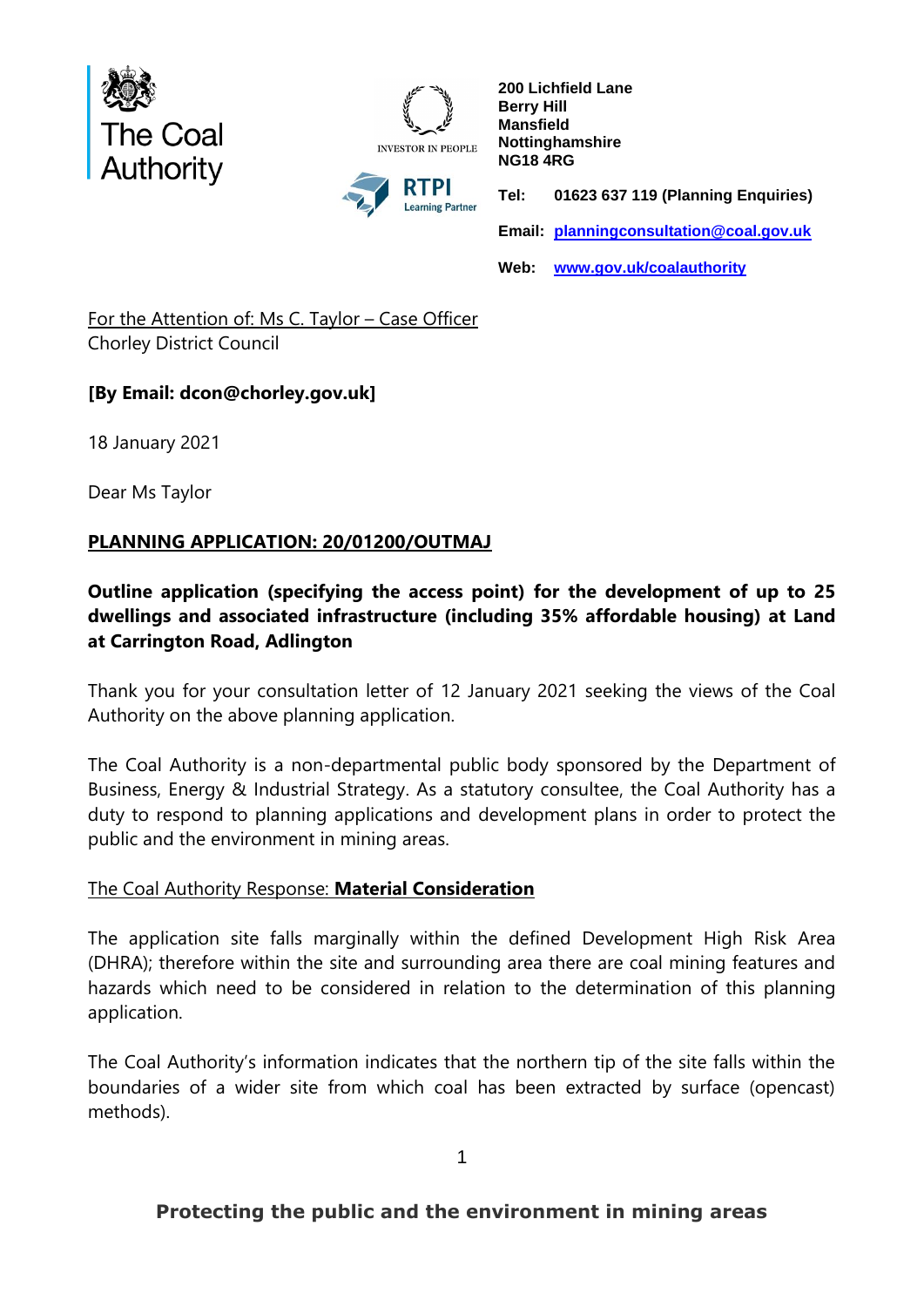We note from the Illustrative Masterplan that no built development is proposed in the part of the site falling within the DHRA, with the affected area forming part of the Ecological Enhancement Area / Open Space. However, we acknowledge that the applicant is not seeking approval of layout at this stage and therefore a different arrangement of built development could be subsequently proposed at reserved matters stage, which could position buildings in the DHRA.

We are therefore pleased to note that the planning application is accompanied by a Desk Study Assessment Report (October 2020, prepared by Brownfield Solutions Ltd) which includes brief consideration of coal mining legacy matters.

Based on a review of coal mining information, the report acknowledges that whilst the application site is partly within the boundary of a former opencast coal mine (Ellerbeck Colliery), it highlights that the actual extraction of coal was not undertaken within the site boundary. On this basis the report author is satisfied that the stability risk posed by made ground associated with such workings is low and, as such, no specific remedial or mitigatory measures are proposed in this regard.

The Coal Authority Recommendation to the LPA

The Coal Authority considers that the content and conclusions of the Desk Study Assessment Report are sufficient for the purposes of the planning system and meet the requirements of the NPPF in demonstrating that the application site is, or can be made, safe and stable for the proposed development, in terms of coal mining legacy related land stability matters. The Coal Authority therefore has **no objection** to the proposed development. However, further more detailed considerations of ground conditions, foundation design and gas protection measures may be required as part of any subsequent building regulations application.

Please do not hesitate to contact me if you would like to discuss this matter further.

Yours sincerely

**James Smith**

**James Smith** *BSc. (Hons), Dip.URP, MRTPI* **Planning and Development Manager**

Disclaimer

**Protecting the public and the environment in mining areas**